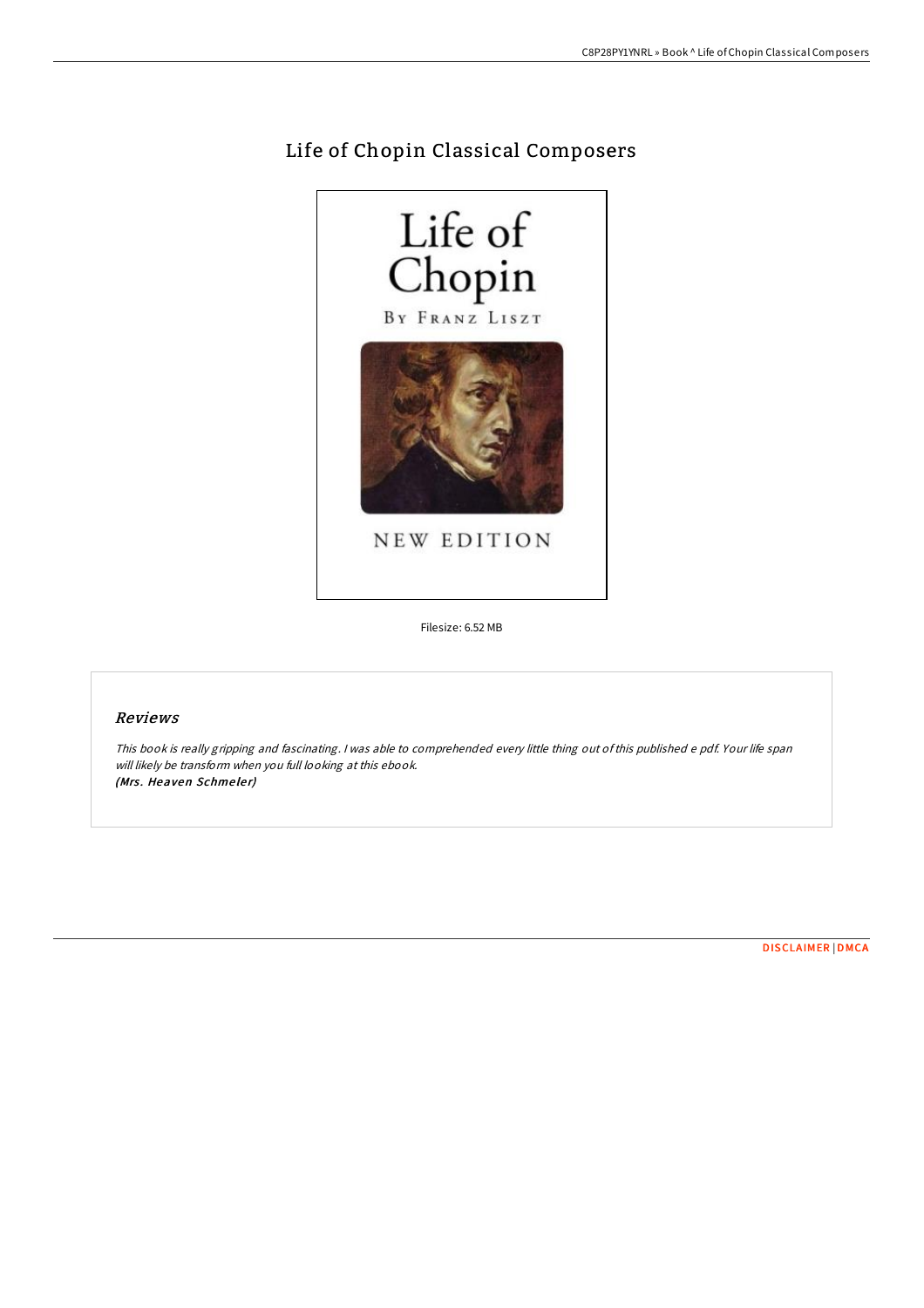### LIFE OF CHOPIN CLASSICAL COMPOSERS



CreateSpace Independent Publishing Platform. Paperback. Condition: New. This item is printed on demand. 124 pages. Dimensions: 10.0in. x 7.0in. x 0.3in.Life of Chopin, BRAND NEW EDITION, By Franz Liszt, Frederic Franois Chopin: 22 February or 1 March 1810 17 October 1849), born Fryderyk Franciszek Chopin, was a Romantic-era Polish composer. A child prodigy, Chopin grew up in Warsaw, completed his musical education there, and composed many of his works there before leaving Poland, aged 20, less than a month before the outbreak of the November 1830 Uprising. At the age of 21 he settled in Paris (obtaining French nationality in 1835). During the remaining 18 years of his life, he gave only some 30 public performances, preferring the more intimate atmosphere of the salon; he supported himself by selling his compositions and as a sought-after piano teacher, and gained renown as a leading virtuoso of his generation. He formed a friendship with Franz Liszt and was admired by many of his musical contemporaries, including Robert Schumann. After a failed engagement with a Polish girl, from 1837 to 1847 he maintained an often troubled relationship with the French writer George Sand. A brief and unhappy visit with Sand to Majorca in 183839 was one of his most productive periods of composition. In his last years, he was financially supported by his admirer Jane Stirling, who also arranged for him to visit Scotland in 1848. Through most of his life, Chopin suffered from poor health; he died in Paris in 1849, probably of tuberculosis. This item ships from La Vergne,TN. Paperback.

旨 Read Life of Chopin Classical Composers [Online](http://almighty24.tech/life-of-chopin-classical-composers.html)  $\blacksquare$ Do [wnlo](http://almighty24.tech/life-of-chopin-classical-composers.html)ad PDF Life of Chopin Classical Composers